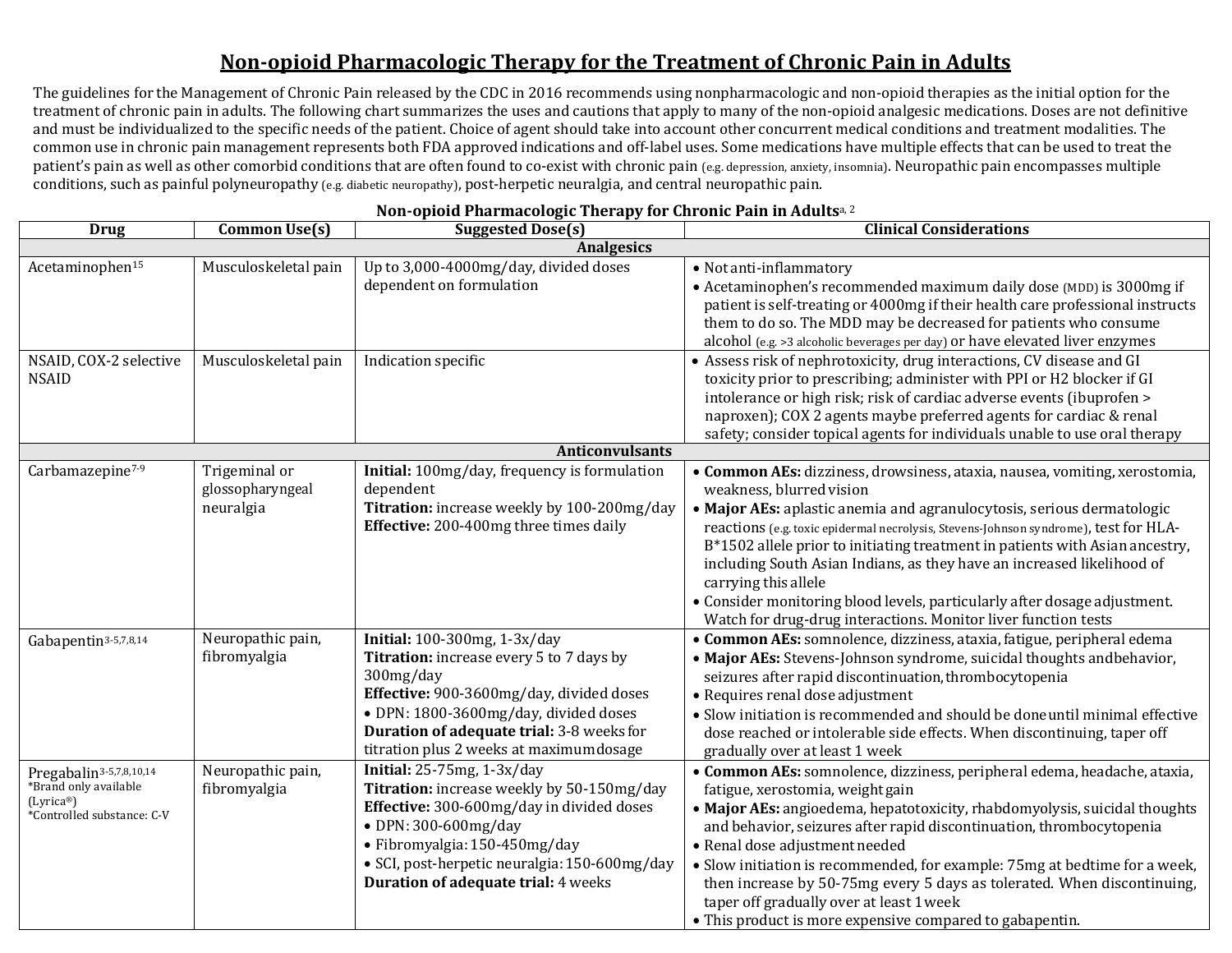| <b>Drug</b>                          | Common Use(s)                                | <b>Suggested Dose(s)</b>                                                                                                               | <b>Clinical Considerations</b>                                                                                                                    |
|--------------------------------------|----------------------------------------------|----------------------------------------------------------------------------------------------------------------------------------------|---------------------------------------------------------------------------------------------------------------------------------------------------|
| Valproic acid <sup>8,9</sup>         | Neuropathic pain                             | Initial: 500mg/day                                                                                                                     | • Common AEs: headache, drowsiness, dizziness, nausea, abdominal pain,                                                                            |
|                                      |                                              | Effective: no specific dosing, doses as high as                                                                                        | tremor, weakness                                                                                                                                  |
|                                      |                                              | 1,200mg/day have been studied                                                                                                          | • Major AEs: peripheral edema, hepatotoxicity, pancreatitis, patients with                                                                        |
|                                      |                                              |                                                                                                                                        | mitochondrial disease (avoiduse)                                                                                                                  |
|                                      |                                              |                                                                                                                                        | • Considered to be 3 <sup>rd</sup> drug for neuropathic pain. Watch for drug-drug                                                                 |
|                                      |                                              |                                                                                                                                        | interactions                                                                                                                                      |
|                                      |                                              | Antidepressants<br>Note: all antidepressants take approximately two weeks to exert their full analgesic effect at any particular dose7 |                                                                                                                                                   |
| TCAs <sup>3-9,14,15</sup>            | Neuropathic pain,                            | Initial: 10-25mg/day                                                                                                                   | • Common AEs: xerostomia, somnolence, fatigue, headache, dizziness,                                                                               |
| Amitriptyline                        | fibromyalgia,                                | Titration: increase weekly by 10mg/day                                                                                                 | insomnia, orthostatic hypotension, anorexia, nausea, urinary retention,                                                                           |
|                                      | depression, chronic                          | Effective: 25-150mg/day                                                                                                                | constipation, blurred vision, accommodation, disturbance, mydriasis,                                                                              |
|                                      | pain, insomnia                               | $\bullet$ DPN: 25-100mg/day                                                                                                            | weight gain                                                                                                                                       |
|                                      |                                              | Duration of adequate trial: 6-8 weeks with at                                                                                          | · Major AEs: delirium, cardiac arrhythmias, conduction abnormalities,                                                                             |
| Nortriptyline                        | Neuropathic pain,                            | least 2 weeks at maximum tolerated dose                                                                                                | myocardial infarction, heart failure exacerbation, stroke, seizures,                                                                              |
|                                      | fibromyalgia,                                |                                                                                                                                        | hepatotoxicity, bone marrow suppression, suicidal thoughts and behavior,                                                                          |
|                                      | depression, chronic                          |                                                                                                                                        | shift to mania in bipolar disorder, neuroleptic malignant syndrome,                                                                               |
|                                      | pain, myofascial pain,                       |                                                                                                                                        | serotonin syndrome, severe hyponatremia, fragility bone fractures<br>· NOTE: TCAs, in general, should be avoided in patients >65 years of age due |
|                                      | orofacial pain,<br>insomnia                  |                                                                                                                                        | to their adverse effects. Nortriptyline and, to a lesser extent, desipramine                                                                      |
|                                      |                                              |                                                                                                                                        | are the TCAs of choice in the elderly. As secondary amines, they are                                                                              |
| Desipramine                          | Neuropathic pain,                            |                                                                                                                                        | associated with less anticholinergic, antihistaminic, and orthostatic                                                                             |
|                                      | depression                                   |                                                                                                                                        | hypotension. Cardiac toxicity is equal amongst the TCAs. Avoid use in                                                                             |
|                                      |                                              |                                                                                                                                        | dementia. Desipramine and nortripytline doses should be limited to 25-                                                                            |
|                                      |                                              |                                                                                                                                        | 50mg/day in the elderly.                                                                                                                          |
| SNRI <sub>S3-9</sub> , 14,15         | C-MSP (includes chronic                      | Initial: 20-30mg/day                                                                                                                   | • Common AEs for both duloxetine and venlafaxine: nausea, somnolence,                                                                             |
| Duloxetine                           | low back pain or                             | Titration: may increase up to 60mg/day after                                                                                           | dizziness, constipation, dyspepsia, diarrhea, xerostomia, anorexia,                                                                               |
|                                      | osteoarthritis of the<br>knees), neuropathic | one week                                                                                                                               | headache, diaphoresis, insomnia, fatigue, decreased libido                                                                                        |
|                                      | pain, GAD, Major                             | Effective: 60-120mg/day                                                                                                                | • Major AEs for both duloxetine and venlafaxine: Stevens-Johnson                                                                                  |
|                                      | Depressive Disorder,                         | Duration of adequate trial: 4 weeks                                                                                                    | syndrome, hepatotoxicity, hypertensive crisis, gastrointestinal                                                                                   |
|                                      | fibromyalgia                                 |                                                                                                                                        | hemorrhage, delirium, myocardial infarction, cardiac arrhythmias,                                                                                 |
|                                      |                                              |                                                                                                                                        | glaucoma, suicidal thoughts and behavior, shift to mania in patients with                                                                         |
| Venlafaxine                          | Neuropathic pain,                            | Initial: 37.5mg/day                                                                                                                    | bipolar disorder, seizures, severe hyponatremia, fragility bone fractures,<br>serotonin syndrome, neuroleptic malignantsyndrome                   |
|                                      | GAD, Major                                   | Titration: increase weekly by 37.5mg/day                                                                                               | • Duloxetine has more adrenergic activity and may potentially be "better"                                                                         |
|                                      | Depressive Disorder,                         | Effective: 150-225mg/day, single dose                                                                                                  | for chronic pain. Although it may be started at 60mg/day, there can be a                                                                          |
|                                      | panic disorder, social                       | extended-release formulation                                                                                                           | higher incidence of side effects (e.g. nausea), especially in older adults (>65                                                                   |
|                                      | phobia, fibromyalgia                         | $\bullet$ DPN: 75-225mg/day                                                                                                            | years), so initiating at a lower dose is recommended.                                                                                             |
|                                      |                                              | Duration of adequate trial: 4-6 weeks                                                                                                  | • Renal and hepatic dose adjustment is needed for both duloxetine and                                                                             |
|                                      |                                              |                                                                                                                                        | venlafaxine                                                                                                                                       |
|                                      |                                              |                                                                                                                                        |                                                                                                                                                   |
| Milnacipran<br>*Brand only available | Fibromyalgia                                 | Initial/titration: 12.5mg once on day 1, then                                                                                          | • Common AEs: Headache, insomnia, hot flash, nausea, constipation,                                                                                |
| (Savella <sup>®</sup> )              |                                              | 12.5mg twice daily on days 2-3, 25mg twice<br>daily on days 4-7, then 50mg twice daily                                                 | palpitations, increased heart rate, hypertension, xerostomia, migraine                                                                            |
|                                      |                                              | thereafter                                                                                                                             | • Major AEs: Suicidal thoughts and behavior                                                                                                       |
|                                      |                                              | Effective: 100-200mg/day, divided doses                                                                                                | • Potent inhibitor of norepinephrine and serotonin reuptake (3:1) with no<br>significant activity for serotonergic receptors                      |
|                                      |                                              |                                                                                                                                        |                                                                                                                                                   |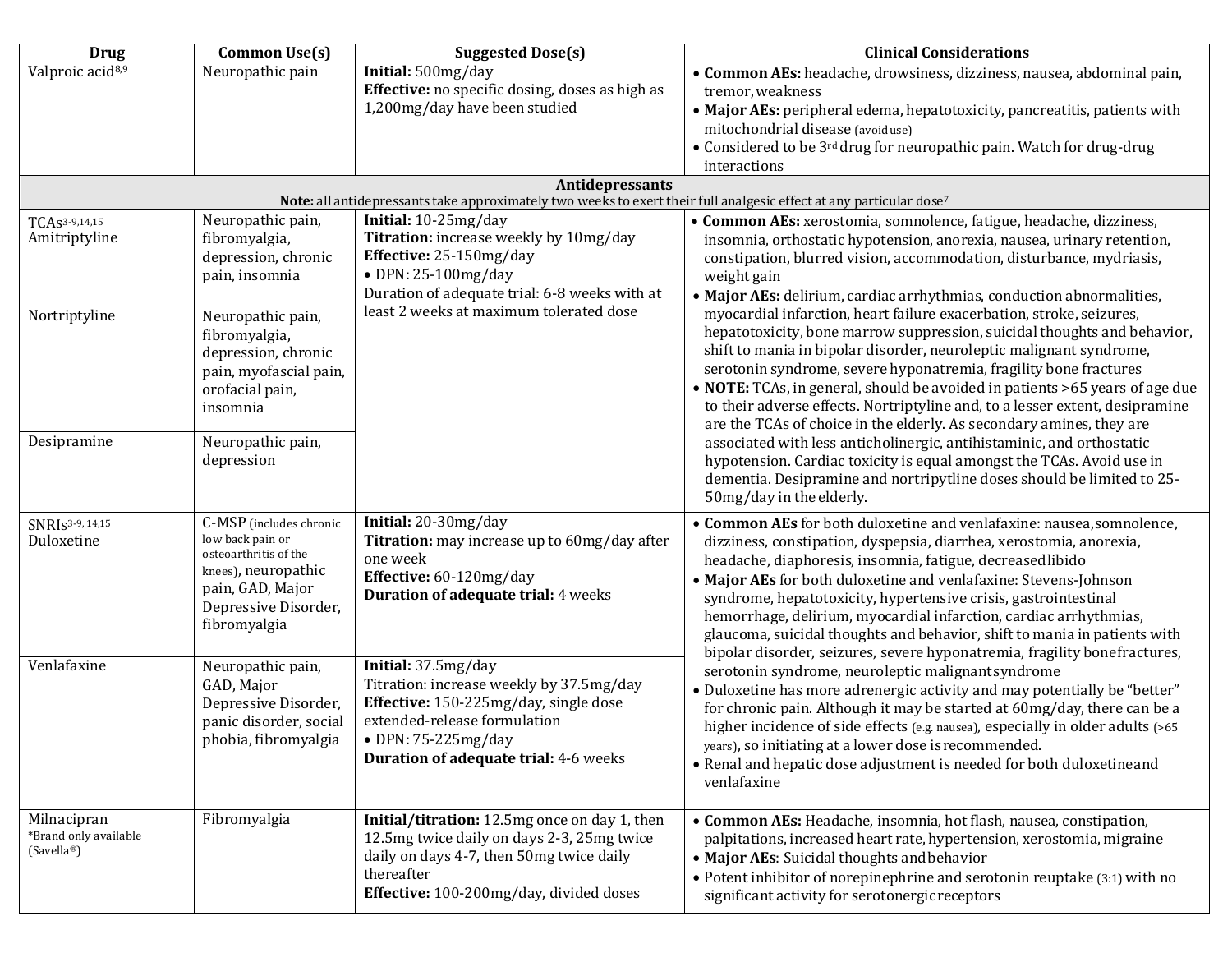| <b>Drug</b>                                                    | <b>Common Use(s)</b>                | <b>Suggested Dose(s)</b>                                                                                                                                                                      | <b>Clinical Considerations</b>                                                                                                                                                                                                                                                                                                                                                                                                                                                                                                             |  |  |
|----------------------------------------------------------------|-------------------------------------|-----------------------------------------------------------------------------------------------------------------------------------------------------------------------------------------------|--------------------------------------------------------------------------------------------------------------------------------------------------------------------------------------------------------------------------------------------------------------------------------------------------------------------------------------------------------------------------------------------------------------------------------------------------------------------------------------------------------------------------------------------|--|--|
|                                                                |                                     | <b>Skeletal Muscle Relaxants</b>                                                                                                                                                              |                                                                                                                                                                                                                                                                                                                                                                                                                                                                                                                                            |  |  |
| Cyclobenzaprine9,13,15                                         | Muscle spasm                        | Dose: 5mg 3x/day, may increase up to 10mg<br>3x/day if needed                                                                                                                                 | • Common AEs: drowsiness, dizziness, xerostomia, headache, confusion<br>• Use not recommended in moderate to severe hepatic impairment<br>. NOTE: This is on the Beer's list as a high-risk medication in the elderly as<br>it has moderate anticholinergic burden. Closely related to TCAs so should<br>not be used in combination with other TCAs. Do not use longer than 2 to 3<br>weeks. Avoid long-term use in chronicpain.                                                                                                           |  |  |
| Baclofen9.13,15                                                | Spasticity                          | Dose: 5mg 3x/day, may increase up to 40-80<br>mg/day as needed                                                                                                                                | • Common AEs: hypotonia, drowsiness, urinary retention, urinary<br>frequency, constipation, xerostomia, dizziness, paresthesia, hypertonia<br>· Major AEs: seizure<br>. NOTE: This is on the Beer's list as a high-risk medication in the elderly.<br>Abrupt withdrawal of oral therapy has been associated with hallucinations<br>and seizures; gradual dose reductions (over ~1 to 2 weeks) are recommended<br>in the absence of severe adverse reactions.                                                                               |  |  |
| Methocarbamol <sup>9,13,15</sup>                               | Muscle spasm                        | Dose: 1.5g 4 times/day for 2-3 days (up to 8<br>g/day may be given in severe conditions), then<br>decrease to 4-4.5g/day in 3-6 divided doses                                                 | ·AEs: bradycardia, flushing, hypotension, syncope, dizziness, nausea, urine<br>discoloration (brown, black or green)<br>.NOTE: This is on the Beer's list as a high-risk medication in the elderly. It is<br>available in Canada as an OTC.                                                                                                                                                                                                                                                                                                |  |  |
| Tizanidine9,15                                                 | Spasticity                          | Dose: 2mg up to 3x daily, maximum 36mg<br>daily                                                                                                                                               | •Common AEs: hypotension, orthostatic hypotension (may be limiting factor),<br>drowsiness, dizziness, xerostomia, weakness, bradycardia, constipation,<br>anxiolytic<br>•Gradually taper dose by 2-4mg daily when discontinuing therapy<br>•Renal dose adjustment needed                                                                                                                                                                                                                                                                   |  |  |
| Metaxalone9.13                                                 | Musculoskeletal<br>conditions       | Dose: 800mg 3 to 4 times daily                                                                                                                                                                | ·AEs: dizziness, drowsiness, headache, irritability, nervousness, GI upset,<br>hemolytic anemia, leukopenia<br>.NOTE: This is on the Beer's list as a high risk medication in the elderly. Use<br>with caution in liver disease.                                                                                                                                                                                                                                                                                                           |  |  |
| Carisoprodol <sup>9,13,15</sup><br>*Controlled substance: C-IV | Musculoskeletal<br>conditions       | Dose: 250 to 350mg 3 times daily and at<br>bedtime for a maximum recommended<br>duration of 2 to 3 weeks                                                                                      | •Common AEs: drowsiness, dizziness, headache<br>.NOTE: Avoid due to addictive potential as it is part of the "Holy Trinity" of<br>addiction, which is a regimen that includes at least 1 opioid, a<br>benzodiazepine, and carisoprodol. It is on the Beer's list as a high risk<br>medication in the elderly. In patients with a history of long-term use or<br>high doses, it should be tapered off slowly (e.g., over 14 days) to avoid<br>withdrawal symptoms such as anxiety, insomnia, or irritability. Avoid use<br>in chronic pain. |  |  |
| <b>Topical Medications</b>                                     |                                     |                                                                                                                                                                                               |                                                                                                                                                                                                                                                                                                                                                                                                                                                                                                                                            |  |  |
| Lidocaine patch <sup>5,7,9,12,14</sup>                         | Neuropathic pain,<br>localized pain | Dose: Apply patch to painful area. Patch may<br>remain in place for a maximum of 12 hours in<br>any 24-hour period<br>Duration of adequate trial: 3 weeks                                     | • Avoid use on traumatized mucosa, skinirritations<br>• Up to 3 patches may be applied in a single application and may be cut to<br>shape<br>• The 5% prescription strength (\$6/patch) may require prior approval<br>through the insurer whereas the OTC 4% patch is also effective and less<br>expensive (\$3/patch)                                                                                                                                                                                                                     |  |  |
| Diclofenac gel/patch <sup>9,15</sup>                           | Localized<br>musculoskeletal pain   | <b>Osteoarthritis:</b> apply 4g to lower extremities<br>4x daily or 2g to upper extremities<br>Acute pain (strains, sprains, contusions): 1 patch<br>applied twice daily to most painful area | • Avoid use on non-intact/damaged skin including dermatitis, eczema,<br>burns or wounds<br>• Diclofenac patch needs to be removed prior to MRI procedures                                                                                                                                                                                                                                                                                                                                                                                  |  |  |